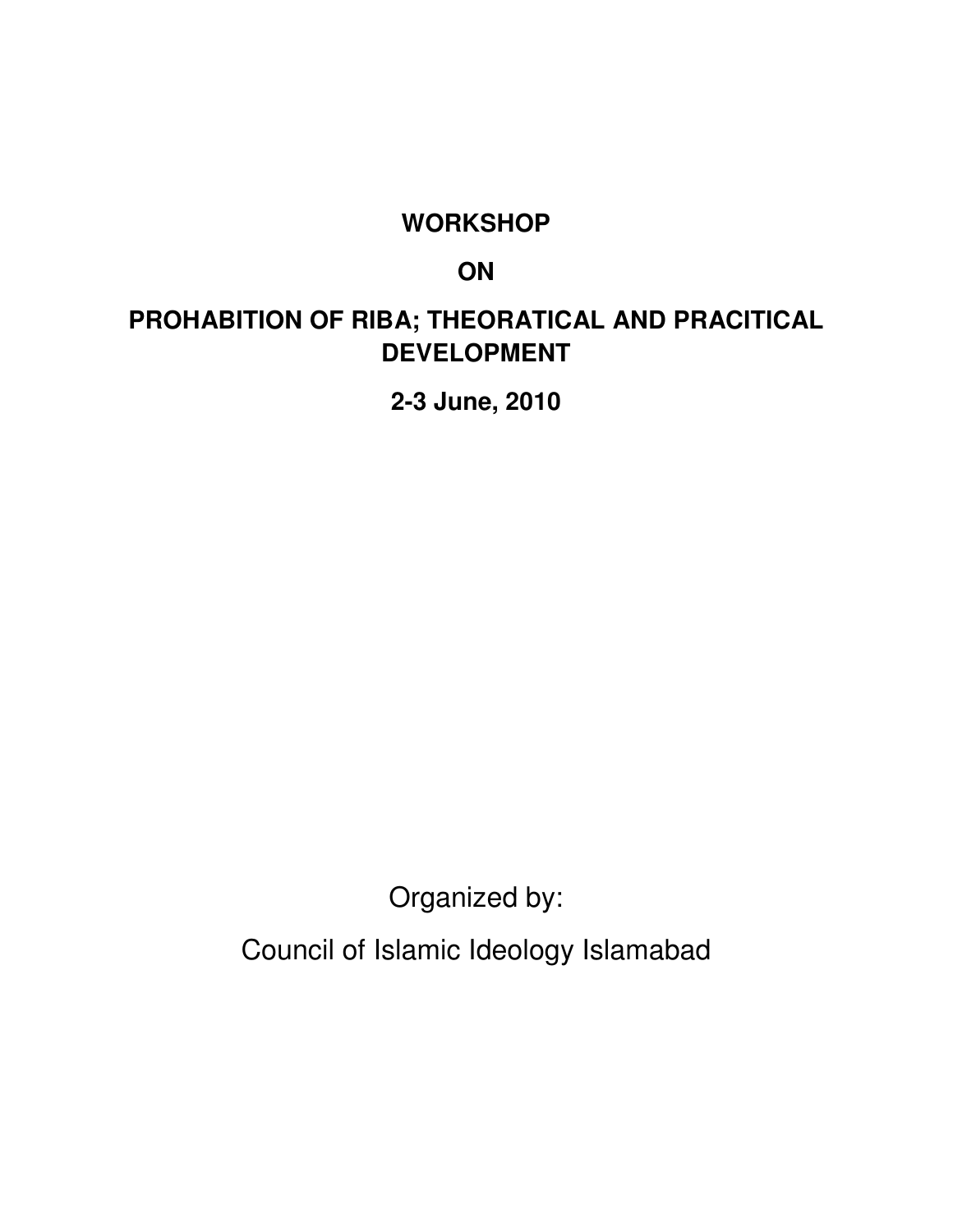#### **SESSION-1 (June 2, 2010)**

| Theme:     | Applicability of definition of Riba in Different Pakistani<br>Institutions. Are Ulama and Banking Experts agreed on the<br>definition of Riba |
|------------|-----------------------------------------------------------------------------------------------------------------------------------------------|
| Vanue:     | Auditorium of the Council of Islamic Ideology                                                                                                 |
| 1000 hours | Arrival and seating of guests                                                                                                                 |
| 1005 hours | <b>Recitation of Holy Quran</b>                                                                                                               |
| 1010 hours | Welcome Address by the Chairman, CII                                                                                                          |
| 1020 hours | Dilation on the topic by Moulana Zahid ul Rashdi, Shariah<br>Academy Gojranwala. Shariah Academy Gojranwala.                                  |
| 1035 hour  | Dilation on the topic by Kazi Abdul Muktadir, Managing Director,<br>National Institute of Banking and Finance, State Bank of Pakistan         |
| 1050 hours | Dilation on the topic by Moulana Sami-ul-Haq                                                                                                  |
| 1105 hours | Open discussion by the discussants                                                                                                            |
| 1315 hours | Concluding Remarks by Dr. Faiz Bilgees                                                                                                        |
| 1300 hours | Lunch and Prayer                                                                                                                              |

# **SESSION-2 (June 2, 2010)**

| <b>Theme</b> | <b>Riba and Objectives of Shariah</b>             |
|--------------|---------------------------------------------------|
|              |                                                   |
| 1500 hours   | <b>Recitation of Quran</b>                        |
| 1505 hours   | Dilation on the topic by Dr. Mohsin Muzafar Nagvi |
| 1520 hours   | Dilation on the topic by Dr. Faroog Khan          |
| 1535 hours   | Dilation on the topic by Moulana Shabir Maisami   |
| 1600 hours   | Open discussion by the discussants                |
| 1900 hours   | Concluding remarks by Dr. Manzoor Ahmad           |
| 1915 hours   | Refreshment and Prayer                            |